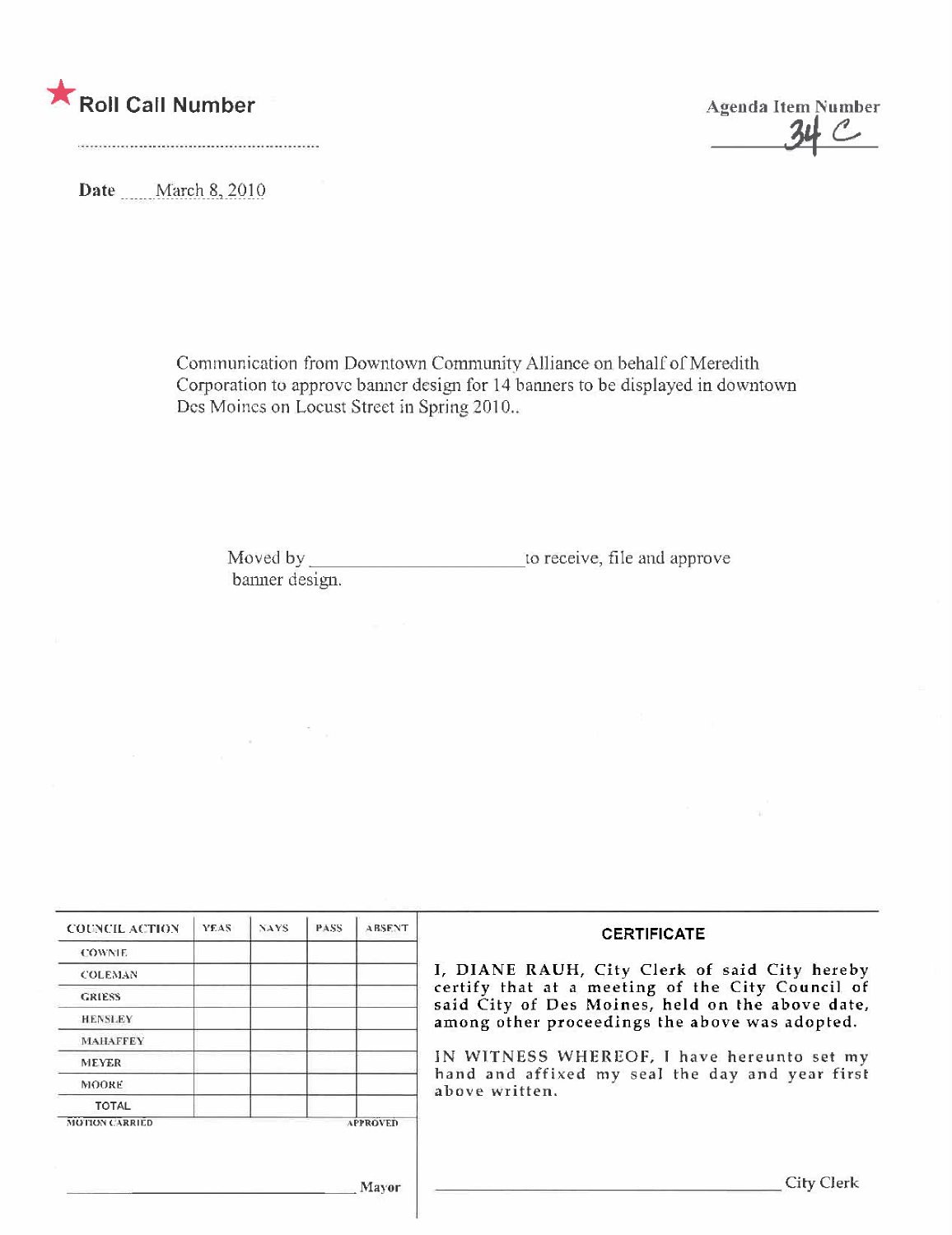$34C$ 



March 1, 2010

Honorable Members of the City Council City of Des Moines 400 Robert D. Ray Drive Des Moines, Iowa 50309

Dear Honorable Members of the City Council:

On behalf of Meredith Corporation, I am submitting the attached banner design for your approval. If the design is approved, the Alliance will facilitate the display of 14 banners on 7 poles in downtown Des Moines, on Locust Street. The banners will be displayed in Spring 2010.

Thank you for your positive consideration.

Sincerely.

Umy dego

Amy Lego Program Manager Downtown Community Alliance

Enclosure: Banner design